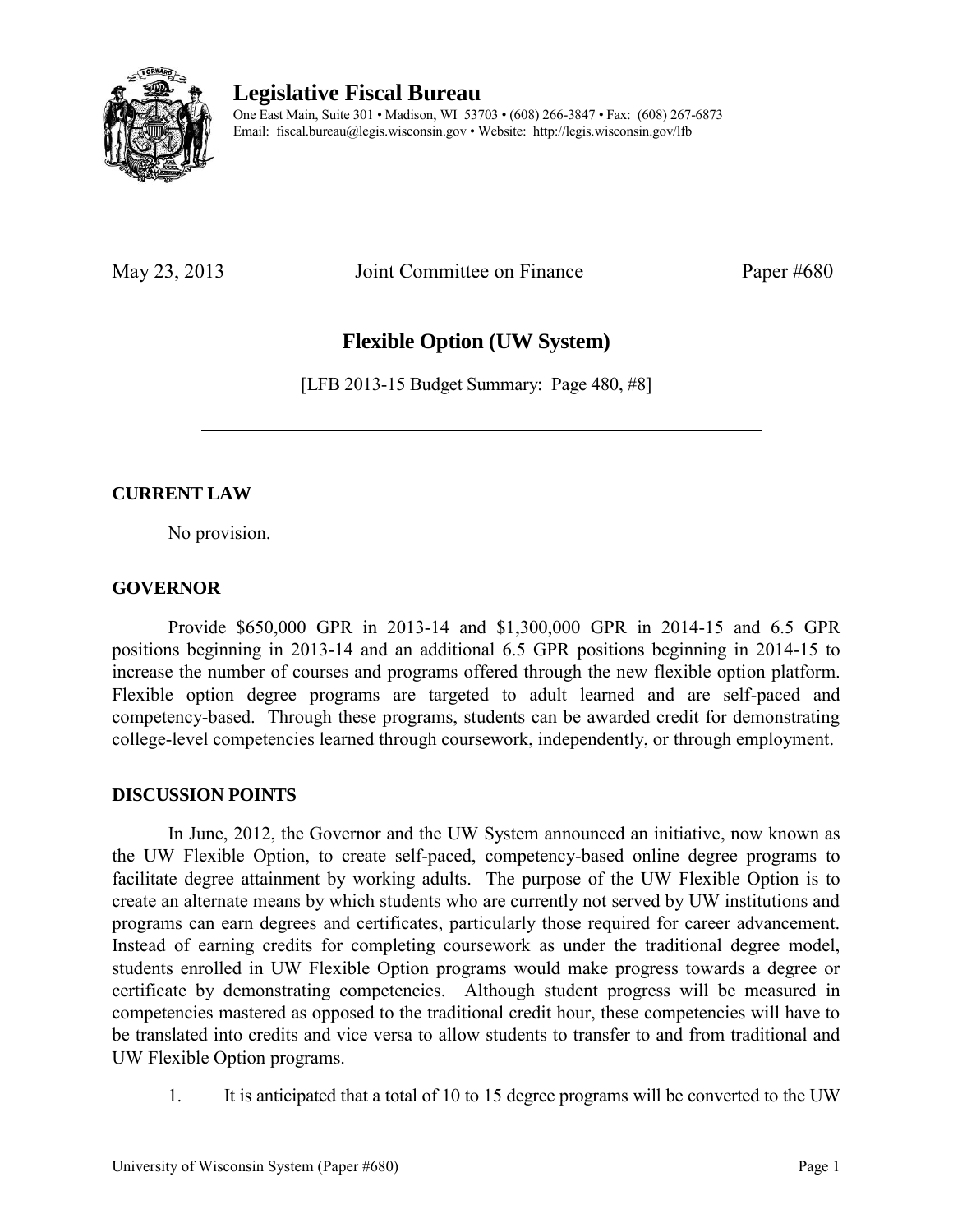Flexible Option format along with a larger number of certificate programs. Degrees and certificates will be selected for inclusion in the UW Flexible Option based on student demand and potential to contribute to economic growth and development. At this point, it is anticipated that degrees and certificates will be in three general areas: information technology, healthcare, and business.

2. The degrees and certificates offered through the UW Flexible Option format will primarily be drawn from the UW System's existing program array. Individual institutions will identify programs to be offered via the UW Flexible Option format. Faculty members will then convert those programs to the UW Flexible Option format by identifying the competencies attained through those programs and developing or purchasing assessments to determine whether a student has mastered those competencies. Students may develop these competencies through any number of ways including traditional coursework, online material, work and practical experience, and internships or service projects. The intention is for the degrees and certificates offered through the UW Flexible Option to be of the same quality as the same degrees and certificates offered through traditional methods.

3. Students will begin enrolling in UW Flexible Option degree and certificate programs in fall, 2013. At that time, three bachelor's degrees, one associate's degree, and one certificate will be offered through the UW Flexible Option format. These programs will include a bachelor of science in nursing for registered nurses, a bachelor's degree in diagnostic imaging for certified diagnostic imaging professionals, and a bachelor of science in information science and technology, all offered by UW-Milwaukee; an associate of arts and sciences offered by the UW Colleges; and a certificate in professional and technical communication also offered by UW-Milwaukee. General education courses offered by the UW Colleges through the UW Flexible Option format could be used to satisfy the general education requirements of the bachelor's degree programs offered by other UW institutions. Faculty at UW-Milwaukee and the UW Colleges are currently developing competencies and identifying assessments related to these programs and certificates.

4. It is anticipated that an additional four degree programs, including a master of nursing for registered nurses to be offered by UW-Milwaukee, would be offered through the UW Flexible Option format beginning in the 2014-15 year and an additional two programs would be offered through that format beginning in the 2015-16 year. UW-Extension staff have also indicated that they are in the process of identifying a business degree program to convert to the UW Flexible Option format due to the demand for additional degree holders in that area.

5. A key component of UW Flexible Option will be the provision of intensive student support services and proactive advising meant to increase student success. Online degree programs tend to have significantly lower retention and graduation rates than traditional degree programs. To address this, the UW Flexible Option would employ advisors, tutors, and "success coaches" to work with students. Academic advisors will help students develop individualized learning plans and navigate degree requirements while tutors will provide assistance to students preparing for assessments and provide feedback on students' performance on those assessments. The "success coach" will be a position unique to the UW Flexible Option and will blend academic and student support roles. "Success coaches" will be responsible for helping students progress through all aspects of their chosen degree program and will work with students on a variety of issues including time management and financial planning as well as help them access other academic and student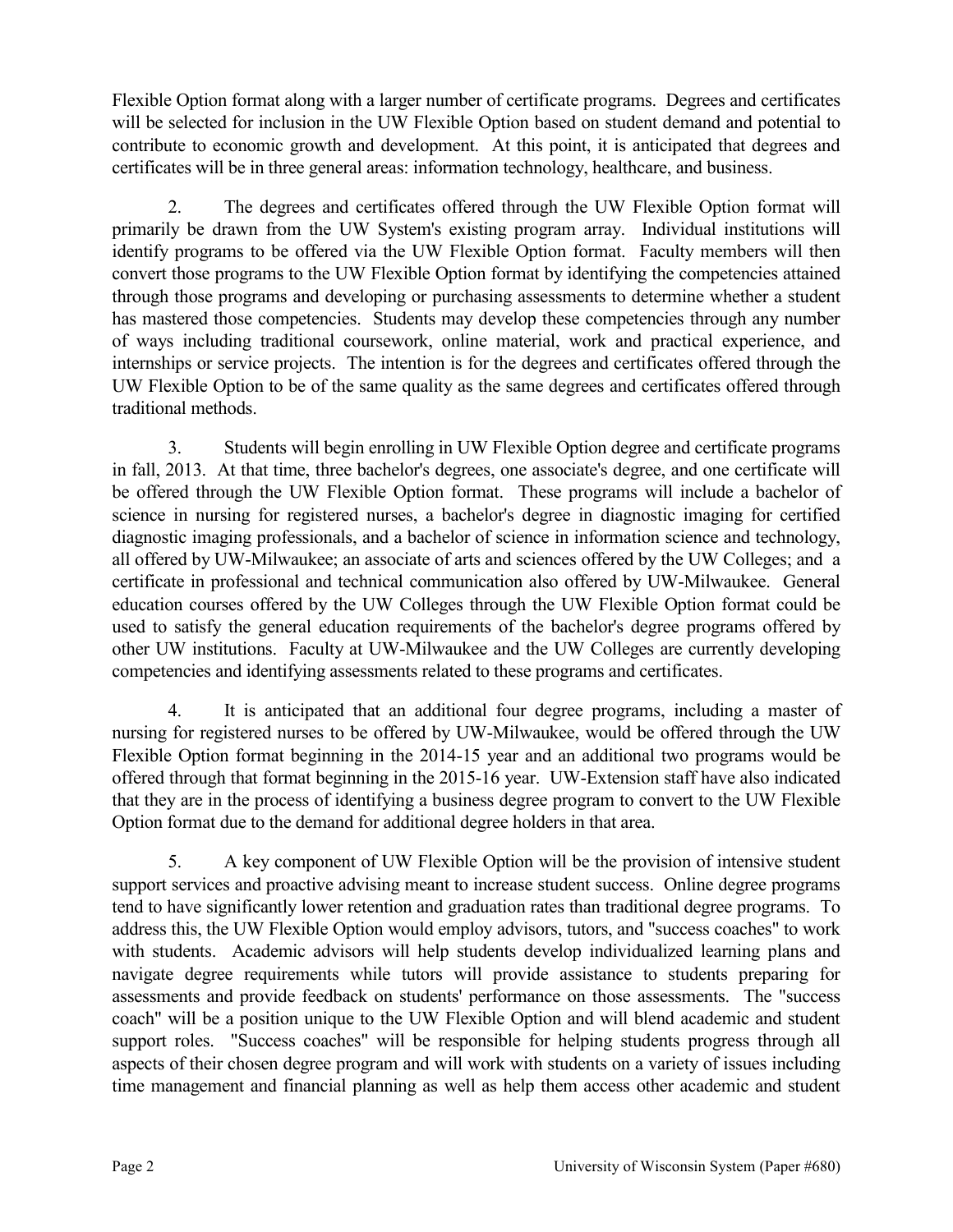support services.

### **Tuition**

6. In developing the UW Flexible Option business plan, UW-Extension and UW System staff considered a number of different models for charging students enrolled in UW Flexible Option degree and certificate programs. At present, it is anticipated that students will be charged through an "all-you-can-learn" model. Through this model, enrolled students would have unlimited access to academic courseware and content, specialized student support services, and competencybased assessments for a set period of time beginning on the date that the student enrolls. UW-Extension and UW System staff currently plan on charging students between \$2,000 and \$2,500 for three months of access to UW Flexible Option materials and services. UW-Extension staff plans to present the UW Flexible Option tuition pricing model to the Board of Regents at their July meeting.

7. On average, UW Flexible Option students are expected to enroll in approximately three and a half "terms" per year and annual tuition charges per student are estimated to total \$7,000 to \$8,750. By comparison, resident undergraduate tuition at UW institutions ranges from \$4,750 at the UW Colleges to \$9,273 at UW-Madison in 2012-13. (These amounts are for full-time students attending in the fall and spring semesters.) UW-Extension and UW System staff intentionally proposed a tuition model where UW Flexible Option students would pay an amount of tuition similar to that paid by students in traditional and online programs. This was done because the UW Flexible Option is meant to serve a different population of students and not to compete with, or draw resources away from, existing UW degree and certificate programs offered either on-campus or online.

8. Most UW Flexible Option students will be able to complete two competency clusters during each three month "term." Most degree programs offered through the UW Flexible Option will require mastery of 15 to 20 competency clusters, so a student could be expected to complete a degree within eight to ten terms, or 24 to 30 months, at a total cost of \$16,000 to \$25,000. This could be compared to the 36 months of coursework required by a typical four year degree (four academic years of nine months each) at a cost of between \$25,000 and \$37,000 (excluding student segregated fees) at a UW institution.

9. The actual length of time it will take an individual student to complete a UW Flexible Option degree or certificate program is expected to vary depending on both the student and the program selected. For example, highly-motivated students and students who have previously earned some number of college credits would be expected to complete programs more quickly than other students. In addition, some programs may include a lesser number of competency clusters to be mastered which would allow students to complete those programs more quickly.

10. UW-Extension officials are also working on an "assessment only" model that will charge students for assessments only. However, this model is not expected to be fully developed by the time the first programs launch in fall, 2013.

### **Costs and Positions**

11. The draft business plan provided by the UW-Extension shows that, including the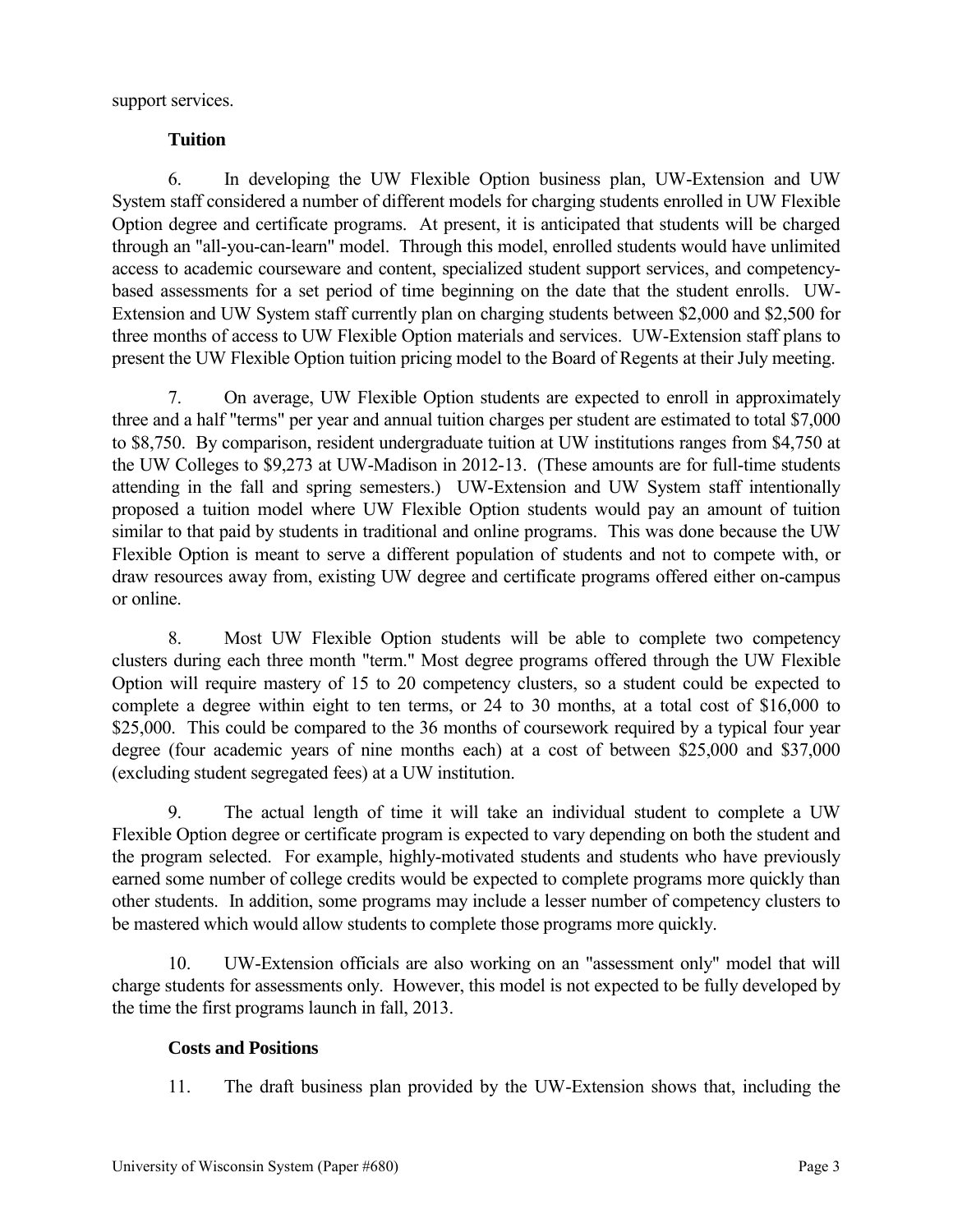\$1.3 million GPR provided in the Governor's budget, the UW Flexible Option will be operating at a loss through the 2015-16 year. It is anticipated that these losses, which are estimated to total \$10.4 million, would be funded with money designated for that purpose in the UW System's tuition revenue appropriation balance. It is also possible that the UW-Extension could receive private grants from philanthropic organizations to cover some portion of these costs. Based on the estimates included in the business plan, it is anticipated that the UW Flexible Option will begin generating a surplus in the 2016-17 year; however, these estimates assume that \$1.3 million GPR will be provided for the UW Flexible Option in that year. The UW Flexible Option is not expected to become fully self-supporting, meaning that tuition revenues cover all of the costs of the program and no GPR funds would be needed, until sometime after the 2016-17 year.

12. The UW Flexible Option business plan currently estimates total enrollment in UW Flexible Option programs increasing to 1,400 in 2016-17. UW-Extension officials have indicated that these estimates are conservative and that, if enrollments are substantially higher, the UW Flexible Option may be fully self-supporting at an earlier date.

13. One of the major costs associated with the UW Flexible Option format is the acquisition and maintenance of a new student information system (SIS). Currently, all 14 UW institutions have their own unique SIS. A new SIS will be required for the UW Flexible Option because, unlike the existing SISs, degree progress will be measured in competencies attained instead of credits. The UW Flexible Option will also operate on a year-round basis instead of on a more traditional semester-, trimester-, or quarter-based calendar. Adding complexity, the UW Flexible Option will have to interface with the SIS located at each UW institution offering a degree or certificate through the UW Flexible Option format. While negotiations are ongoing, it is currently estimated that acquiring a SIS tailored to UW Flexible Option programs could cost \$6.0 million with  $$100,000$  in annual maintenance costs.

14. The Governor's budget would provide 6.5 GPR positions in 2013-14 and 13.0 GPR positions in 2014-15 related to the UW Flexible Option program. The UW-Extension estimates that positions related to the UW Flexible Option will total 68.1 positions in 2013-14 and 63.8 positions in 2014-15. These positions will include positions at the institutions offering the programs as well as administrative positions at UW-Extension and UW System. The positions at the institutions will include program coordinators and support staff; faculty members involved in content and assessment development; academic advisors; and tutors. Positions at UW-Extension and the UW System will include additional instructional assessment and design positions; marketing and recruitment staff; staff related to the admissions, financial aid, registrar, and bursar functions; success coaches; a psychometrician who would ensure the validity of the assessments; a learning analytics specialist who would use student data to improve the programs; and program management staff. As the Governor's budget would authorize only a limited number of GPR positions related to the UW Flexible Option, it is anticipated that the remaining positions would be PR positions supported by tuition revenues. Under current law, the Board of Regents has the authority to create PR positions.

15. The decision to centralize some functions related to the UW Flexible Option at UW-Extension and UW System was made to provide consistency and uniformity across all programs offered through the format as well as to take advantage of economies of scale. The institutions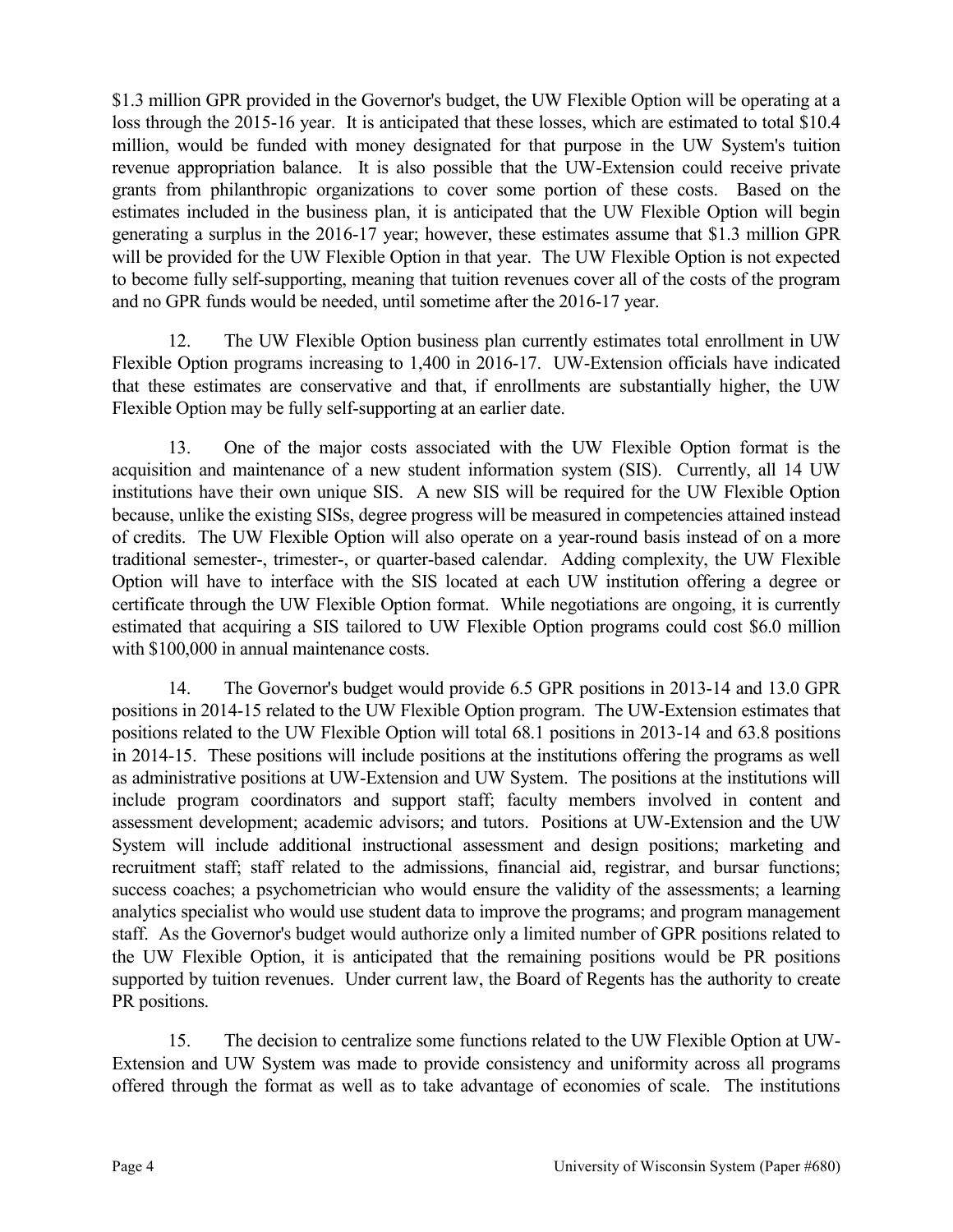offering the degrees and certificates through the UW Flexible Option format will retain control over those functions most closely related to the academic components of the programs such as admissions criteria and standards. Institutions offering programs through the UW Flexible Option format will be responsible for the academic direction and oversight of those programs while UW-Extension and UW System will be responsible for program administration and support.

16. The UW System has indicated that \$12.3 million of its tuition appropriation balance and \$1.0 million of its extension student fees appropriation balance would be used to fund costs related to the UW Flexible Option degree program. Given that the UW-Extension and the UW System could fund estimated UW Flexible Option costs with funds drawn from the tuition revenue appropriation balance and tuition revenues generated by the program, the Committee may wish to delete the funding and related positions provided in the Governor's budget. If based on actual student enrollments the UW Flexible Option is not fully self-supporting by the end of the 2014-15 year, the Board of Regents could request GPR funds to support the program in the 2015-17 biennium.

## **Financial Aid and Accreditation**

17. Federal law permits students enrolled in competency-based programs, also known as direct assessment programs, to be eligible for federal financial aid programs provided that those programs are accredited and meet certain other conditions. UW-Milwaukee and the UW Colleges are seeking accreditation for their UW Flexible Option programs from the Higher Learning Commission (HLC), which is the accrediting body for both institutions. UW-Milwaukee and the UW Colleges will finalize their applications for accreditation in mid-May and should receive HLC's decision in July. Programs offered through the UW Flexible Option must be accredited before the institutions can begin recruiting students.

18. One question that will have to be resolved in the future is whether and how students enrolled in the UW Flexible Option program will be eligible for state financial aid programs, particularly the Wisconsin higher education grant (WHEG) program for UW students.

## **Competency-Based Programs at Other Institutions**

19. A select number of higher education institutions already offer degree and certificate programs through competency-based formats. Western Governors University (WGU), a private, nonprofit institution founded by the governors of 13 states in 1997, is the most prominent institution offering competency-based degree programs. WGU enrolls more than 35,000 students and currently awards degrees in four areas: education, business, information technology, and health professions. WGU charges students \$2,980 for six months of unlimited access to its programs. Based on an average time-to-degree of 2.6 years, it is estimated that the average WGU degree costs \$14,900. Although students enrolled in WGU make progress towards degrees by mastering competencies, WGU currently translates those competencies into credits to allow students to be eligible for federal financial aid.

20. The University of Southern New Hampshire (USNH), a private, nonprofit institution, recently launched a competency-based associate's degree program known as "College for America." The program, which is only open to the employees of partner organizations, charges